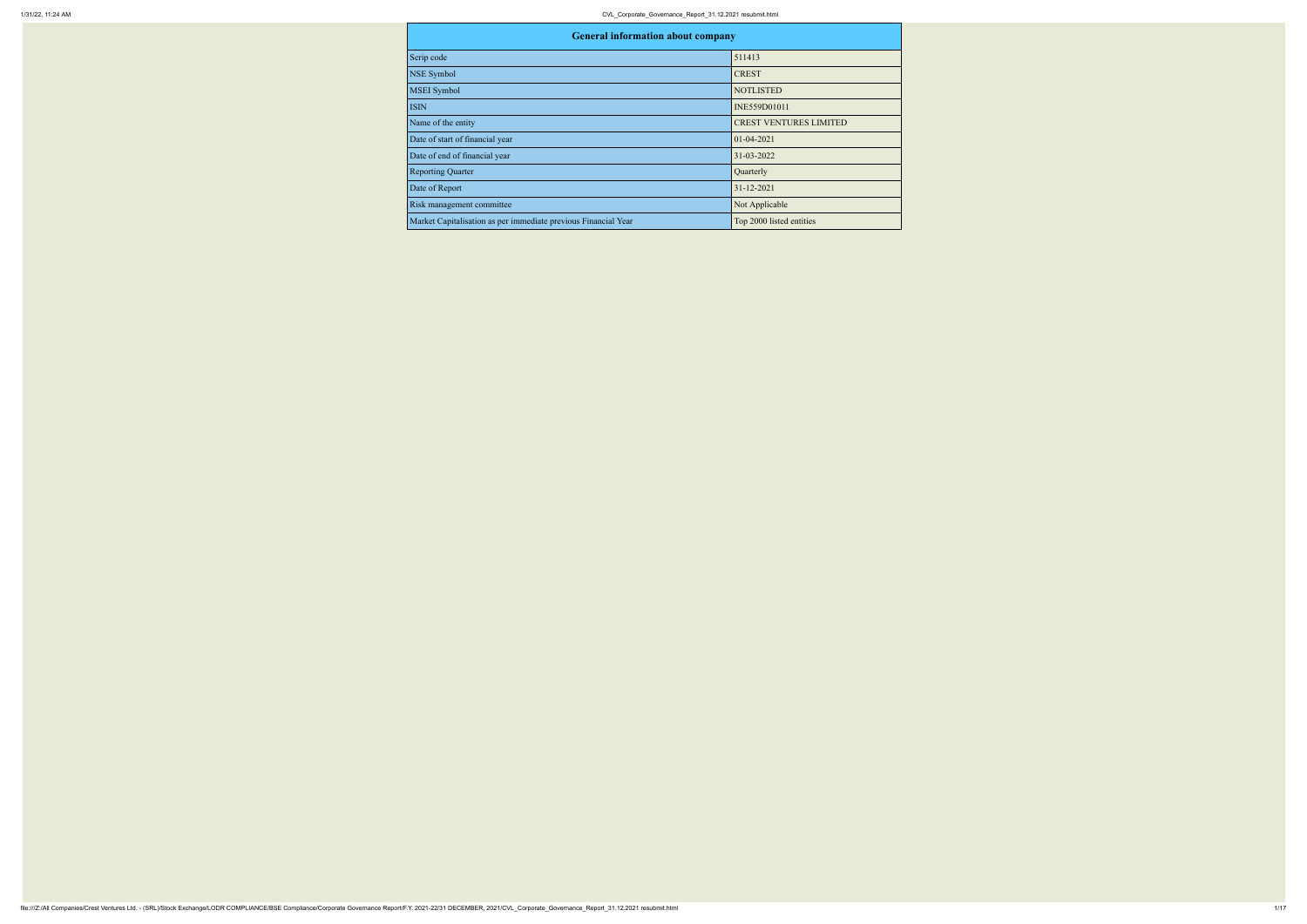|                |                                                                      |                                |                                            |          |                                                |                            |                                 |                              |                                                                                                      |                                             | <b>Annexure</b> 1                                   |                                                                                                                           |         |                                                                                                                                                                                                                                                                                                                                                                                                                                                                                                                                                                                                                                                                                                                                                                                                                                    |  |          |                |                |  |  |
|----------------|----------------------------------------------------------------------|--------------------------------|--------------------------------------------|----------|------------------------------------------------|----------------------------|---------------------------------|------------------------------|------------------------------------------------------------------------------------------------------|---------------------------------------------|-----------------------------------------------------|---------------------------------------------------------------------------------------------------------------------------|---------|------------------------------------------------------------------------------------------------------------------------------------------------------------------------------------------------------------------------------------------------------------------------------------------------------------------------------------------------------------------------------------------------------------------------------------------------------------------------------------------------------------------------------------------------------------------------------------------------------------------------------------------------------------------------------------------------------------------------------------------------------------------------------------------------------------------------------------|--|----------|----------------|----------------|--|--|
|                |                                                                      |                                |                                            |          |                                                |                            |                                 |                              | Annexure I to be submitted by listed entity on quarterly basis                                       |                                             |                                                     |                                                                                                                           |         |                                                                                                                                                                                                                                                                                                                                                                                                                                                                                                                                                                                                                                                                                                                                                                                                                                    |  |          |                |                |  |  |
|                | <b>I. Composition of Board of Directors</b>                          |                                |                                            |          |                                                |                            |                                 |                              |                                                                                                      |                                             |                                                     |                                                                                                                           |         |                                                                                                                                                                                                                                                                                                                                                                                                                                                                                                                                                                                                                                                                                                                                                                                                                                    |  |          |                |                |  |  |
|                | Disclosure of notes on composition of board of directors explanatory |                                |                                            |          |                                                |                            |                                 |                              | Textual Information(1)                                                                               |                                             |                                                     |                                                                                                                           |         |                                                                                                                                                                                                                                                                                                                                                                                                                                                                                                                                                                                                                                                                                                                                                                                                                                    |  |          |                |                |  |  |
|                |                                                                      |                                |                                            |          |                                                |                            |                                 |                              |                                                                                                      |                                             |                                                     | Whether the listed entity has a Regular Chairperson $\sqrt{\text{Yes}}$<br>Whether Chairperson is related to MD or CEO No |         |                                                                                                                                                                                                                                                                                                                                                                                                                                                                                                                                                                                                                                                                                                                                                                                                                                    |  |          |                |                |  |  |
| <b>Sr</b>      | Title<br>(Mr)<br>Ms)                                                 | Name of<br>the<br>Director     | PAN                                        | DIN      | Category 1<br>of directors                     | Category 2<br>of directors | Category<br>$3$ of<br>directors | Date<br>-of<br>Birth         | Whether<br>special<br>resolution<br>passed?<br>[Refer Reg.<br>$17(1A)$ of<br>Listing<br>Regulations] | Date of<br>passing<br>special<br>resolution | <b>Initial Date</b><br><sub>of</sub><br>appointment | Date of Re-<br>appointment cessation                                                                                      | Date of | No of post of<br>Number of<br>No of<br>Chairperson<br>No of<br>Independent<br>memberships<br>in Audit/<br>Directorship<br>Stakeholder<br>Directorship<br>in Audit/<br>in listed<br>Stakeholder<br>Committee<br>in listed<br>entities<br>Tenure<br>Committee(s)<br>held in listed<br>Notes for<br>Notes for<br>entities<br>including<br>of<br>entities<br>including<br>including this<br>not<br>not<br>this listed<br>director<br>providing<br>this listed<br>listed entity<br>including this<br>entity (Refer<br>(in<br>entity (Refer<br>PAN<br><b>DIN</b><br>(Refer<br>listed entity<br>Regulation<br>months)<br>Regulation<br>(Refer<br>Regulation<br>17A of<br>$17A(1)$ of<br>$26(1)$ of<br>Regulation<br>Listing<br>Listing<br>Listing<br>$26(1)$ of<br>Regulations)<br>Listing<br>Regulations<br>Regulations)<br>Regulations) |  |          |                | providing      |  |  |
|                | Mr                                                                   | Vasudeo<br>Rajaram<br>Galkar   | ACKPG6701G 00009177                        |          | Non-<br>Executive -<br>Independent<br>Director | Chairperson                |                                 | $16-$<br>$02 -$<br>1944      | Yes                                                                                                  | $08-05-$<br>2019                            | 12-08-2010                                          | 08-05-2019                                                                                                                |         | 87                                                                                                                                                                                                                                                                                                                                                                                                                                                                                                                                                                                                                                                                                                                                                                                                                                 |  |          |                | $\theta$       |  |  |
| $\overline{2}$ | Mr                                                                   | Vijay<br>Kundanmal<br>Choraria | AECPC6810N                                 | 00021446 | Executive<br>Director                          | Not<br>Applicable          | $\rm MD$                        | $10-$<br>$08 -$<br>1964      | $\rm NA$                                                                                             |                                             | 20-05-1993                                          | 01-09-2017                                                                                                                |         |                                                                                                                                                                                                                                                                                                                                                                                                                                                                                                                                                                                                                                                                                                                                                                                                                                    |  |          |                | $\bf{0}$       |  |  |
|                | $\vert$ Mr                                                           | Rajeev<br>Sharma               | AECPS3197L 01102446 Independent Applicable |          | Non-<br>Executive - Not<br>Director            |                            |                                 | $07 -$<br>$09 - N$ A<br>1968 |                                                                                                      |                                             | $02-11-2015$ 02-11-2020                             |                                                                                                                           |         | $\sqrt{74}$                                                                                                                                                                                                                                                                                                                                                                                                                                                                                                                                                                                                                                                                                                                                                                                                                        |  |          |                |                |  |  |
| $\overline{4}$ | Mr                                                                   | Mahesh<br>Vithal<br>Shirodkar  | AAFPS1116G 00897249 Non                    |          | Non-<br>Executive -<br>Independent<br>Director | Not<br>Applicable          |                                 | $06 -$<br>$04-$<br>1959      | NA                                                                                                   |                                             | 17-03-2009 17-03-2009                               |                                                                                                                           |         |                                                                                                                                                                                                                                                                                                                                                                                                                                                                                                                                                                                                                                                                                                                                                                                                                                    |  | $\Omega$ | $\overline{2}$ | $\overline{0}$ |  |  |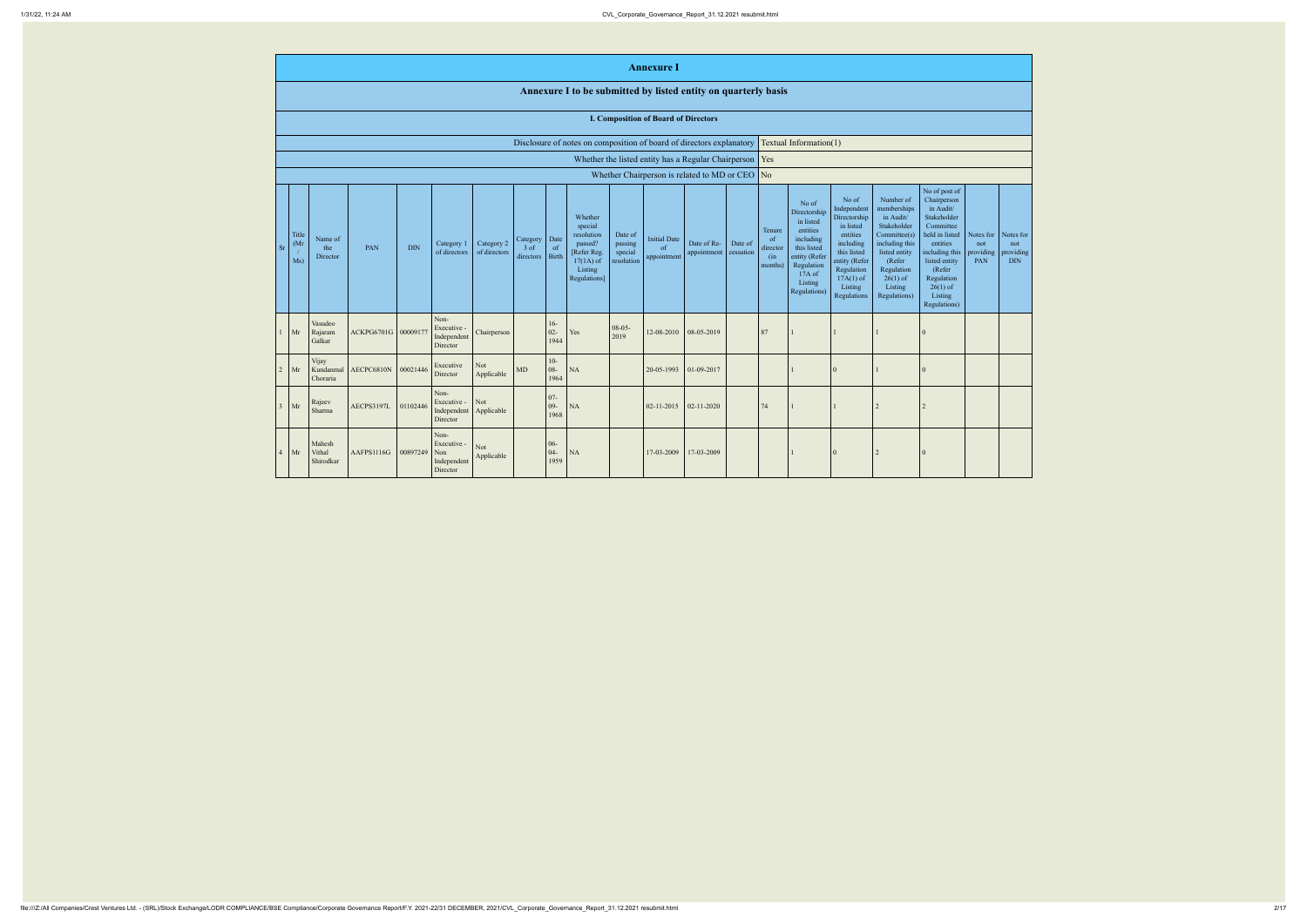| <b>I. Composition of Board of Directors</b>                                                          |                                             |                                          |                            |                      |                                            |                                                                                                                                                  |                                                                                                                                                                      |                                                                                                                                                                          |                                                                                                                                                                                                            |                                             |                                             |
|------------------------------------------------------------------------------------------------------|---------------------------------------------|------------------------------------------|----------------------------|----------------------|--------------------------------------------|--------------------------------------------------------------------------------------------------------------------------------------------------|----------------------------------------------------------------------------------------------------------------------------------------------------------------------|--------------------------------------------------------------------------------------------------------------------------------------------------------------------------|------------------------------------------------------------------------------------------------------------------------------------------------------------------------------------------------------------|---------------------------------------------|---------------------------------------------|
| of notes on composition of board of directors explanatory                                            |                                             |                                          |                            |                      |                                            |                                                                                                                                                  |                                                                                                                                                                      |                                                                                                                                                                          |                                                                                                                                                                                                            |                                             |                                             |
| hether the listed entity has a Regular Chairperson                                                   |                                             |                                          |                            |                      |                                            |                                                                                                                                                  |                                                                                                                                                                      |                                                                                                                                                                          |                                                                                                                                                                                                            |                                             |                                             |
| Whether<br>special<br>resolution<br>passed?<br>[Refer Reg.<br>$17(1A)$ of<br>Listing<br>Regulations] | Date of<br>passing<br>special<br>resolution | <b>Initial Date</b><br>of<br>appointment | Date of Re-<br>appointment | Date of<br>cessation | Tenure<br>of<br>director<br>(in<br>months) | No of<br>Directorship<br>in listed<br>entities<br>including<br>this listed<br>entity (Refer<br>Regulation<br>$17A$ of<br>Listing<br>Regulations) | No of<br>Independent<br>Directorship<br>in listed<br>entities<br>including<br>this listed<br>entity<br>(Refer<br>Regulation<br>$17A(1)$ of<br>Listing<br>Regulations | Number of<br>memberships<br>in Audit/<br>Stakeholder<br>Committee(s)<br>including this<br>listed entity<br>(Refer<br>Regulation<br>$26(1)$ of<br>Listing<br>Regulations) | No of post<br>of<br>Chairperson<br>in Audit/<br>Stakeholder<br>Committee<br>held in listed<br>entities<br>including<br>this listed<br>entity (Refer<br>Regulation<br>$26(1)$ of<br>Listing<br>Regulations) | Notes for<br>not<br>providing<br><b>PAN</b> | Notes for<br>not<br>providing<br><b>DIN</b> |
| NA                                                                                                   |                                             | 14-12-2021                               | 14-12-2021                 |                      |                                            |                                                                                                                                                  | $\mathbf{0}$                                                                                                                                                         | $\boldsymbol{0}$                                                                                                                                                         | $\overline{0}$                                                                                                                                                                                             |                                             |                                             |
| NA                                                                                                   |                                             | 14-05-2019                               | 14-05-2019                 |                      | 32                                         |                                                                                                                                                  |                                                                                                                                                                      | $\overline{2}$                                                                                                                                                           | $\boldsymbol{0}$                                                                                                                                                                                           |                                             |                                             |

|    | <b>I. Composition of Board of Directors</b>                          |                         |                                |            |                                                           |                                                   |                     |                                |                                                                                                      |                                             |                                          |                                      |         |                                            |                                                                                                                                                  |                                                                                                                                                                      |                                                                                                                                                                          |                                                                                                                                                                                                            |                                           |                                             |
|----|----------------------------------------------------------------------|-------------------------|--------------------------------|------------|-----------------------------------------------------------|---------------------------------------------------|---------------------|--------------------------------|------------------------------------------------------------------------------------------------------|---------------------------------------------|------------------------------------------|--------------------------------------|---------|--------------------------------------------|--------------------------------------------------------------------------------------------------------------------------------------------------|----------------------------------------------------------------------------------------------------------------------------------------------------------------------|--------------------------------------------------------------------------------------------------------------------------------------------------------------------------|------------------------------------------------------------------------------------------------------------------------------------------------------------------------------------------------------------|-------------------------------------------|---------------------------------------------|
|    | Disclosure of notes on composition of board of directors explanatory |                         |                                |            |                                                           |                                                   |                     |                                |                                                                                                      |                                             |                                          |                                      |         |                                            |                                                                                                                                                  |                                                                                                                                                                      |                                                                                                                                                                          |                                                                                                                                                                                                            |                                           |                                             |
|    |                                                                      |                         |                                |            |                                                           |                                                   |                     |                                | Whether the listed entity has a Regular Chairperson                                                  |                                             |                                          |                                      |         |                                            |                                                                                                                                                  |                                                                                                                                                                      |                                                                                                                                                                          |                                                                                                                                                                                                            |                                           |                                             |
| Sr | Title<br>(Mr)<br>Ms)                                                 | Name of the<br>Director | PAN                            | <b>DIN</b> | Category 1<br>of directors                                | Category 2 Category<br><sub>of</sub><br>directors | $3$ of<br>directors | Date<br><sub>of</sub><br>Birth | Whether<br>special<br>resolution<br>passed?<br>[Refer Reg.<br>$17(1A)$ of<br>Listing<br>Regulations] | Date of<br>passing<br>special<br>resolution | <b>Initial Date</b><br>of<br>appointment | Date of Re-<br>appointment cessation | Date of | Tenure<br>of<br>director<br>(in<br>months) | No of<br>Directorship<br>in listed<br>entities<br>including<br>this listed<br>entity (Refer<br>Regulation<br>$17A$ of<br>Listing<br>Regulations) | No of<br>Independent<br>Directorship<br>in listed<br>entities<br>including<br>this listed<br>entity<br>(Refer<br>Regulation<br>$17A(1)$ of<br>Listing<br>Regulations | Number of<br>memberships<br>in Audit/<br>Stakeholder<br>Committee(s)<br>including this<br>listed entity<br>(Refer<br>Regulation<br>$26(1)$ of<br>Listing<br>Regulations) | No of post<br>of<br>Chairperson<br>in Audit/<br>Stakeholder<br>Committee<br>held in listed<br>entities<br>including<br>this listed<br>entity (Refer<br>Regulation<br>$26(1)$ of<br>Listing<br>Regulations) | Notes for $\ $<br>not<br>providing<br>PAN | Notes for<br>not<br>providing<br><b>DIN</b> |
|    | $\overline{\text{Ms}}$                                               | Sheetal<br>Kapadia      | Kamalnayan AECPK6817K 03317767 |            | Non-<br>Executive -<br>Non<br>Independent<br>Director     | Not<br>Applicable                                 |                     | $18-$<br>$04 -$<br>1974        | NA                                                                                                   |                                             | 14-12-2021                               | 14-12-2021                           |         |                                            |                                                                                                                                                  | $\theta$                                                                                                                                                             | l 0                                                                                                                                                                      |                                                                                                                                                                                                            |                                           |                                             |
|    | $6$ Mr                                                               | Mohindar<br>Kumar       | AAAPK4173E 08444706            |            | Non-<br>Executive -<br>Independent Applicable<br>Director | Not                                               |                     | $02 -$<br>$04 -$<br>1955       | NA                                                                                                   |                                             | 14-05-2019                               | 14-05-2019                           |         | 32                                         |                                                                                                                                                  |                                                                                                                                                                      |                                                                                                                                                                          |                                                                                                                                                                                                            |                                           |                                             |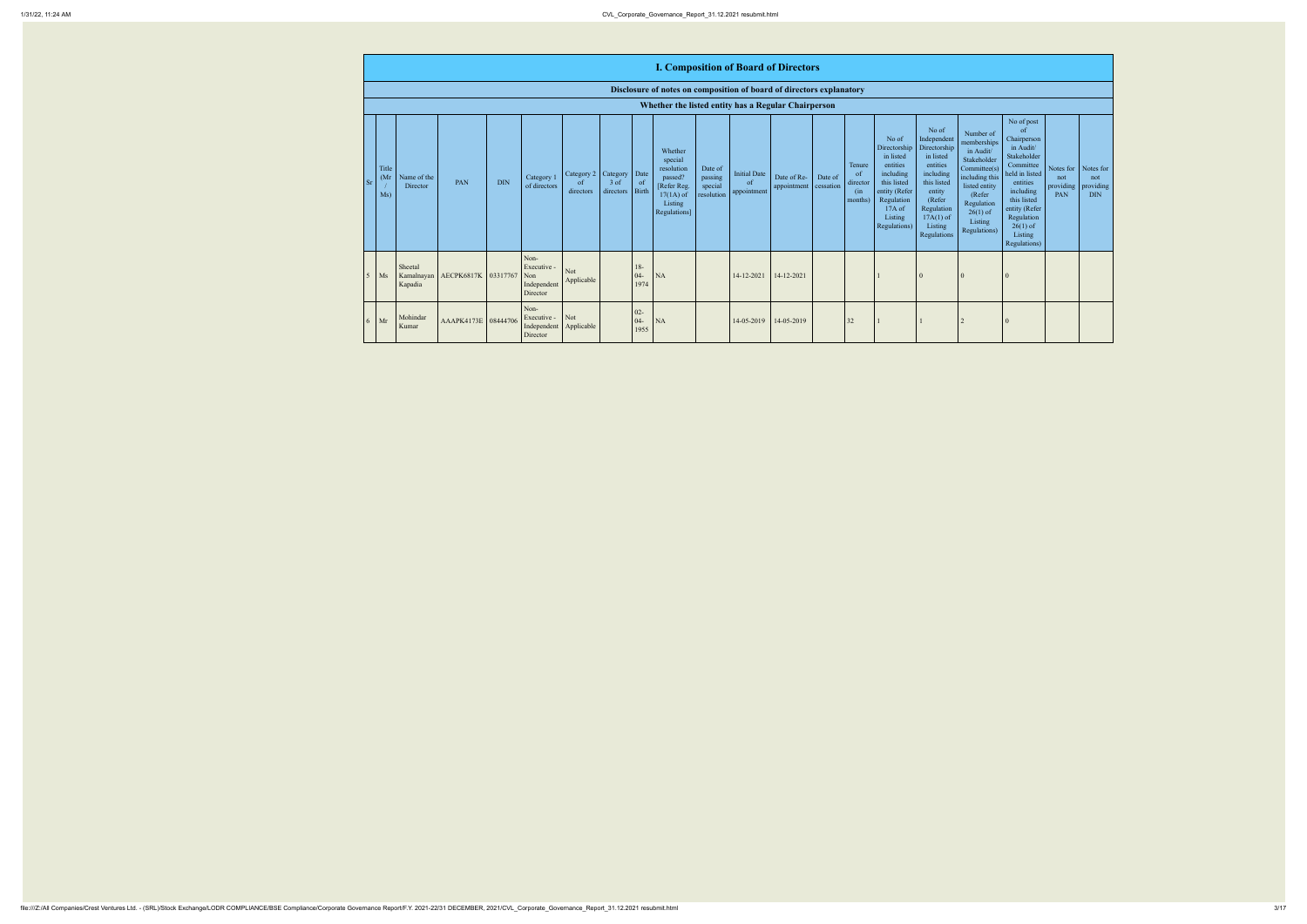Mr. Vasudeo Rajaram Galkar was appointment as an Independent Director of the Company at the or is counted from 25th September, 2014.

|                           | <b>Text Block</b>                                                                                                                                                          |
|---------------------------|----------------------------------------------------------------------------------------------------------------------------------------------------------------------------|
| Textual Information $(1)$ | Mr. Vasudeo Rajaram Galkar was appointment as an Ind<br>Annual General Meeting held on 25th September, 2014.<br>Accordingly, tenure as an Independent Director is counter- |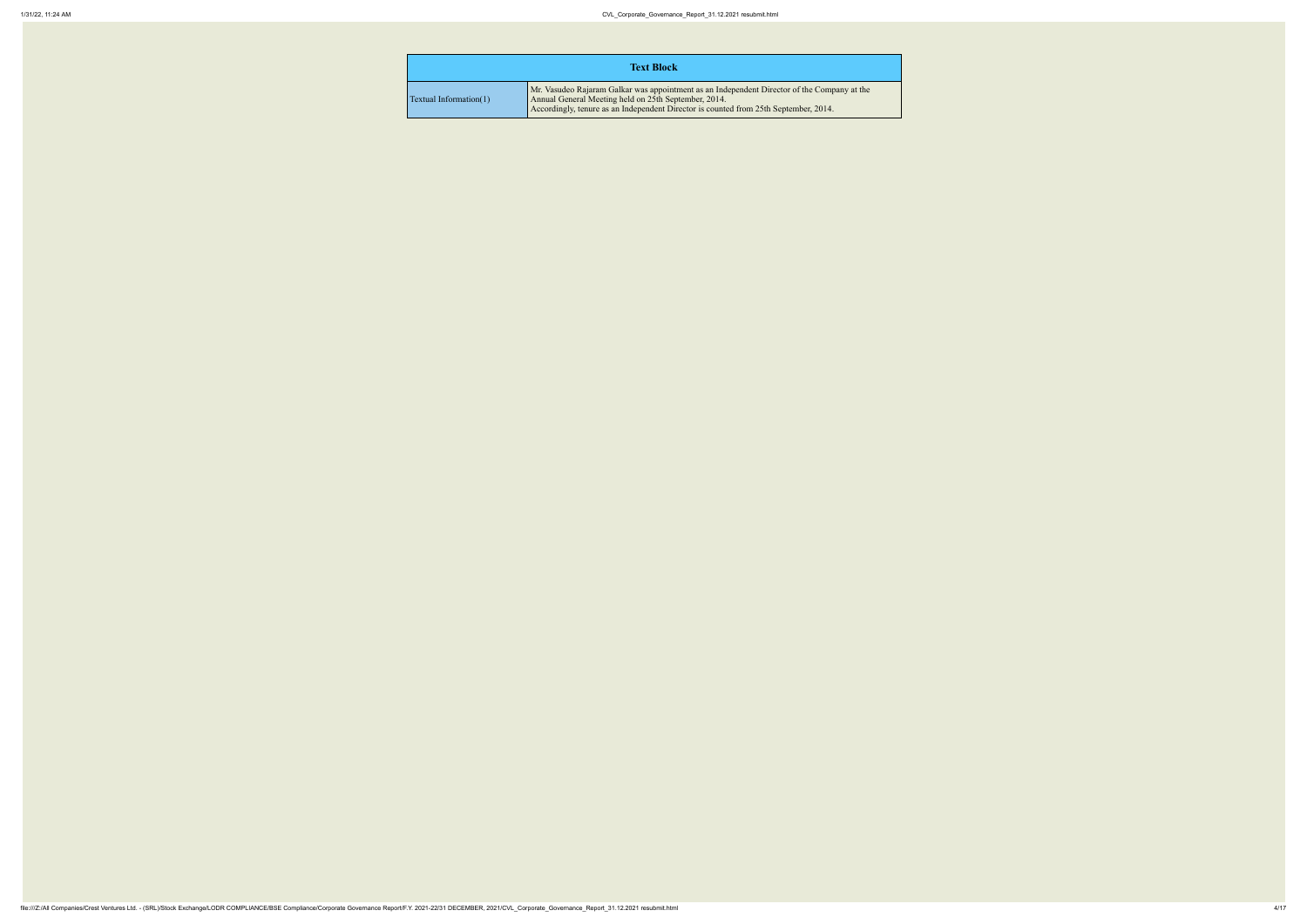|                | <b>Audit Committee Details</b> |                              |                                                             |                            |                        |                      |         |  |  |  |
|----------------|--------------------------------|------------------------------|-------------------------------------------------------------|----------------------------|------------------------|----------------------|---------|--|--|--|
|                |                                |                              | Whether the Audit Committee has a Regular Chairperson   Yes |                            |                        |                      |         |  |  |  |
| <b>Sr</b>      | <b>DIN</b><br>Number           | Name of Committee<br>members | Category 1 of directors                                     | Category 2 of<br>directors | Date of<br>Appointment | Date of<br>Cessation | Remarks |  |  |  |
|                | 01102446                       | Rajeev Sharma                | Non-Executive - Independent<br>Director                     | Chairperson                | $05 - 11 - 2015$       |                      |         |  |  |  |
| $\overline{2}$ | 00009177                       | Vasudeo Rajaram<br>Galkar    | Non-Executive - Independent<br>Director                     | Member                     | 10-05-2019             |                      |         |  |  |  |
| 3              | 00897249                       | Mahesh Vithal<br>Shirodkar   | Non-Executive - Non<br><b>Independent Director</b>          | Member                     | 27-05-2014             |                      |         |  |  |  |
| $\overline{4}$ | 08444706                       | Mohindar Kumar               | Non-Executive - Independent<br>Director                     | Member                     | 14-05-2019             |                      |         |  |  |  |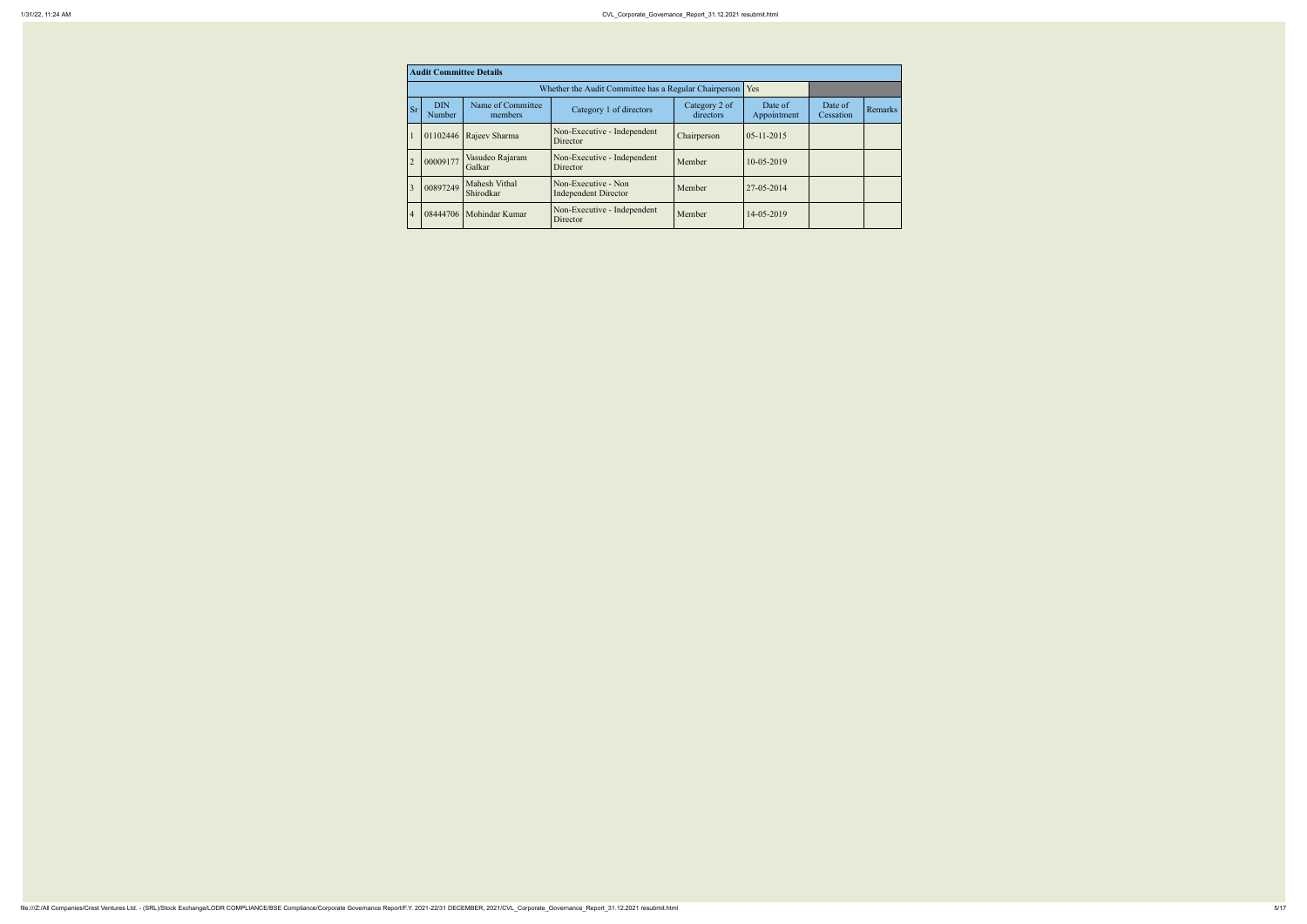|                | Nomination and remuneration committee                                       |                              |                                                    |                            |                        |                      |         |  |  |  |  |
|----------------|-----------------------------------------------------------------------------|------------------------------|----------------------------------------------------|----------------------------|------------------------|----------------------|---------|--|--|--|--|
|                | Whether the Nomination and remuneration committee has a Regular Chairperson |                              |                                                    |                            |                        |                      |         |  |  |  |  |
| <b>Sr</b>      | <b>DIN</b><br>Number                                                        | Name of Committee<br>members | Category 1 of directors                            | Category 2 of<br>directors | Date of<br>Appointment | Date of<br>Cessation | Remarks |  |  |  |  |
|                | 01102446                                                                    | Rajeev Sharma                | Non-Executive - Independent<br>Director            | Chairperson                | $05 - 11 - 2015$       |                      |         |  |  |  |  |
| $\overline{2}$ | 00009177                                                                    | Vasudeo Rajaram<br>Galkar    | Non-Executive - Independent<br>Director            | Member                     | 10-05-2019             |                      |         |  |  |  |  |
| 3              | 00897249                                                                    | Mahesh Vithal<br>Shirodkar   | Non-Executive - Non<br><b>Independent Director</b> | Member                     | 27-05-2014             |                      |         |  |  |  |  |
| $\overline{4}$ | 08444706                                                                    | Mohindar Kumar               | Non-Executive - Independent<br>Director            | Member                     | 14-05-2019             |                      |         |  |  |  |  |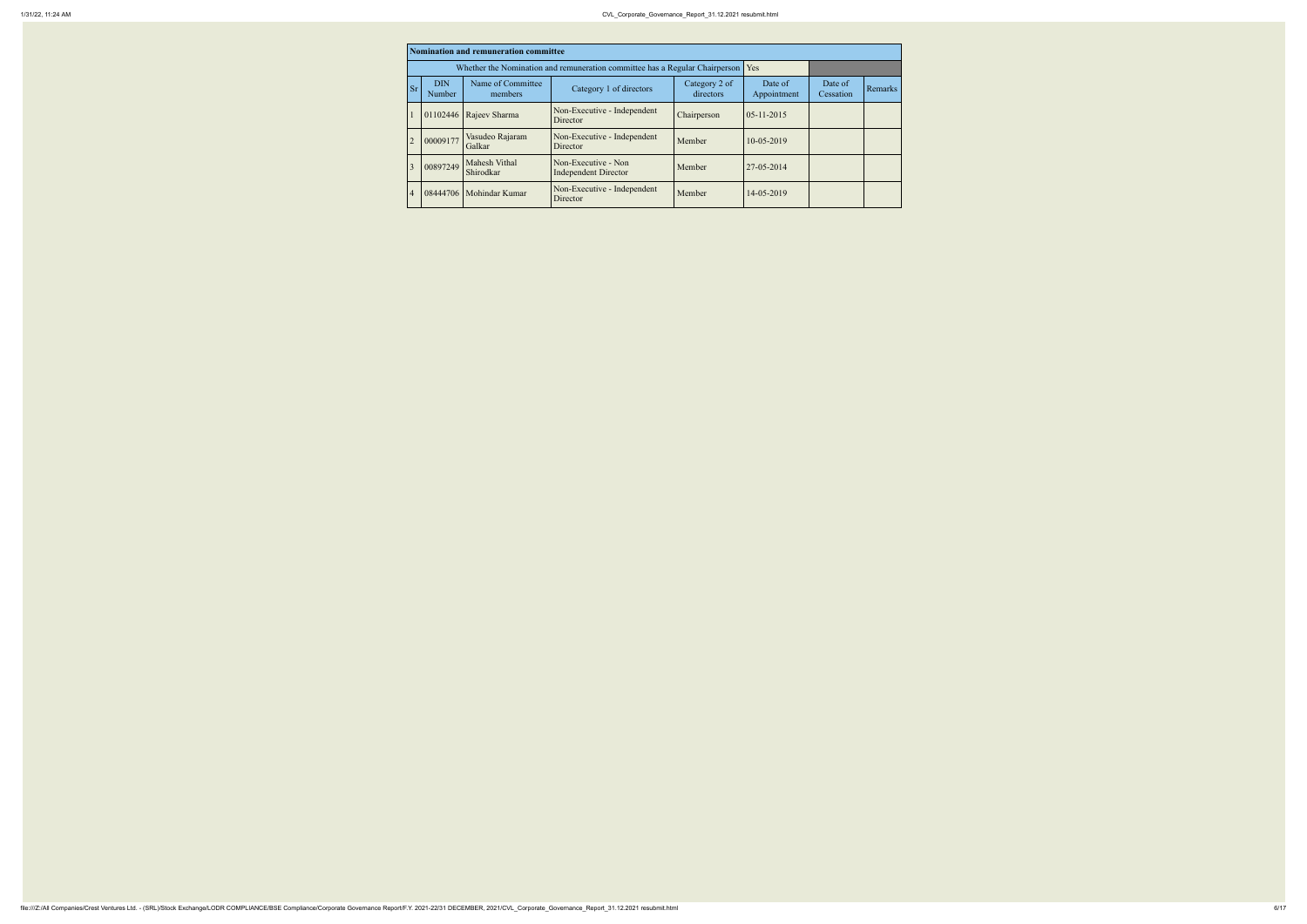|                | <b>Stakeholders Relationship Committee</b> |                              |                                                    |                            |                        |                      |         |  |  |  |
|----------------|--------------------------------------------|------------------------------|----------------------------------------------------|----------------------------|------------------------|----------------------|---------|--|--|--|
|                |                                            | Yes                          |                                                    |                            |                        |                      |         |  |  |  |
| <b>Sr</b>      | <b>DIN</b><br>Number                       | Name of Committee<br>members | Category 1 of directors                            | Category 2 of<br>directors | Date of<br>Appointment | Date of<br>Cessation | Remarks |  |  |  |
|                | 01102446                                   | Rajeev Sharma                | Non-Executive - Independent<br>Director            | Chairperson                | 12-02-2019             |                      |         |  |  |  |
| $\overline{2}$ | 00897249                                   | Mahesh Vithal<br>Shirodkar   | Non-Executive - Non<br><b>Independent Director</b> | Member                     | 30-07-2009             |                      |         |  |  |  |
| 3              | 00021446                                   | Vijay Kundanmal<br>Choraria  | <b>Executive Director</b>                          | Member                     | 15-07-2005             |                      |         |  |  |  |
| $\overline{4}$ | 08444706                                   | Mohindar Kumar               | Non-Executive - Independent<br>Director            | Member                     | 14-05-2019             |                      |         |  |  |  |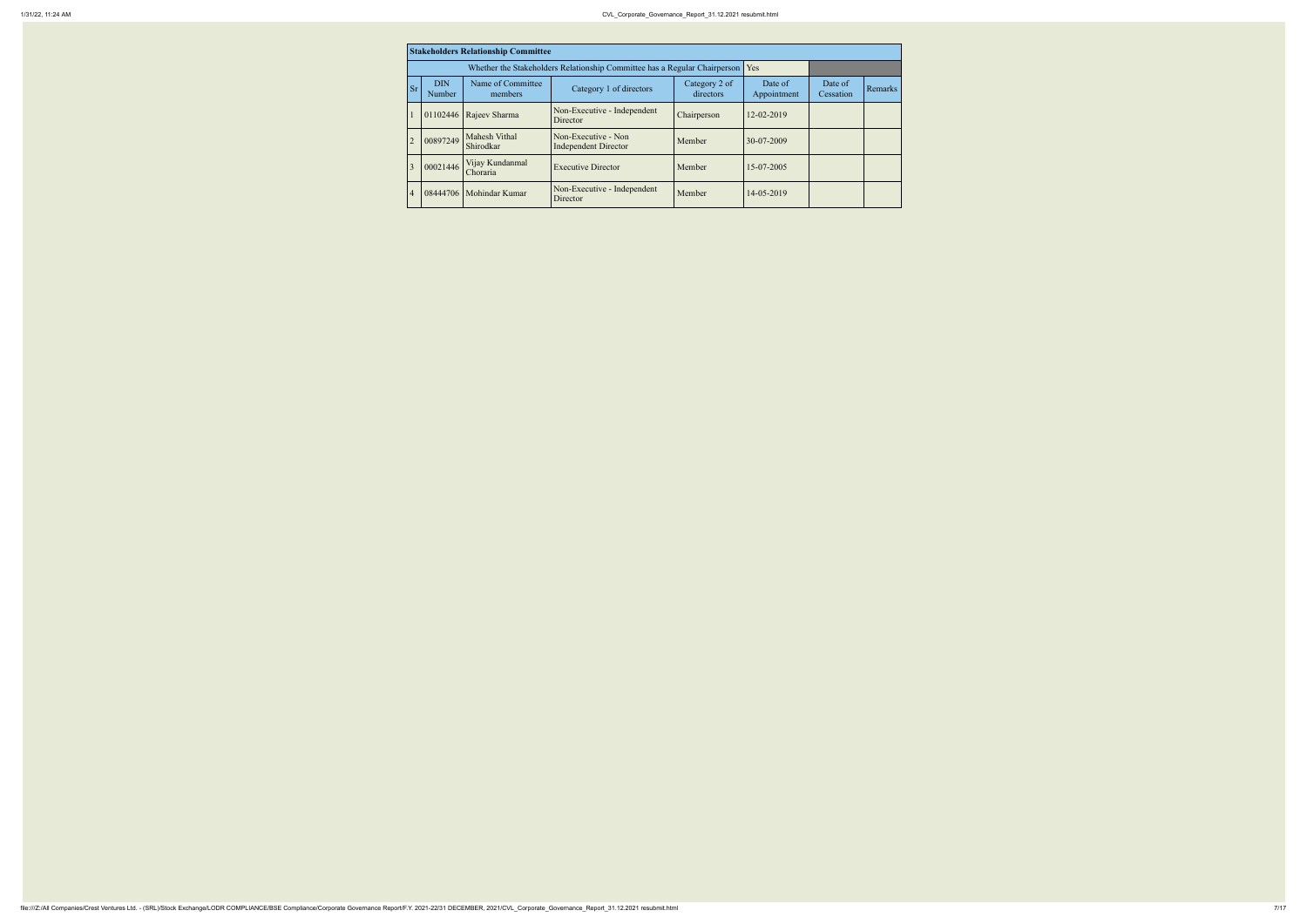|                        | <b>Risk Management Committee</b>                                |                              |                            |                            |                        |                      |         |  |  |  |
|------------------------|-----------------------------------------------------------------|------------------------------|----------------------------|----------------------------|------------------------|----------------------|---------|--|--|--|
|                        | Whether the Risk Management Committee has a Regular Chairperson |                              |                            |                            |                        |                      |         |  |  |  |
| $\mathsf{S}\mathbf{r}$ | <b>DIN</b><br>Number                                            | Name of Committee<br>members | Category 1 of<br>directors | Category 2 of<br>directors | Date of<br>Appointment | Date of<br>Cessation | Remarks |  |  |  |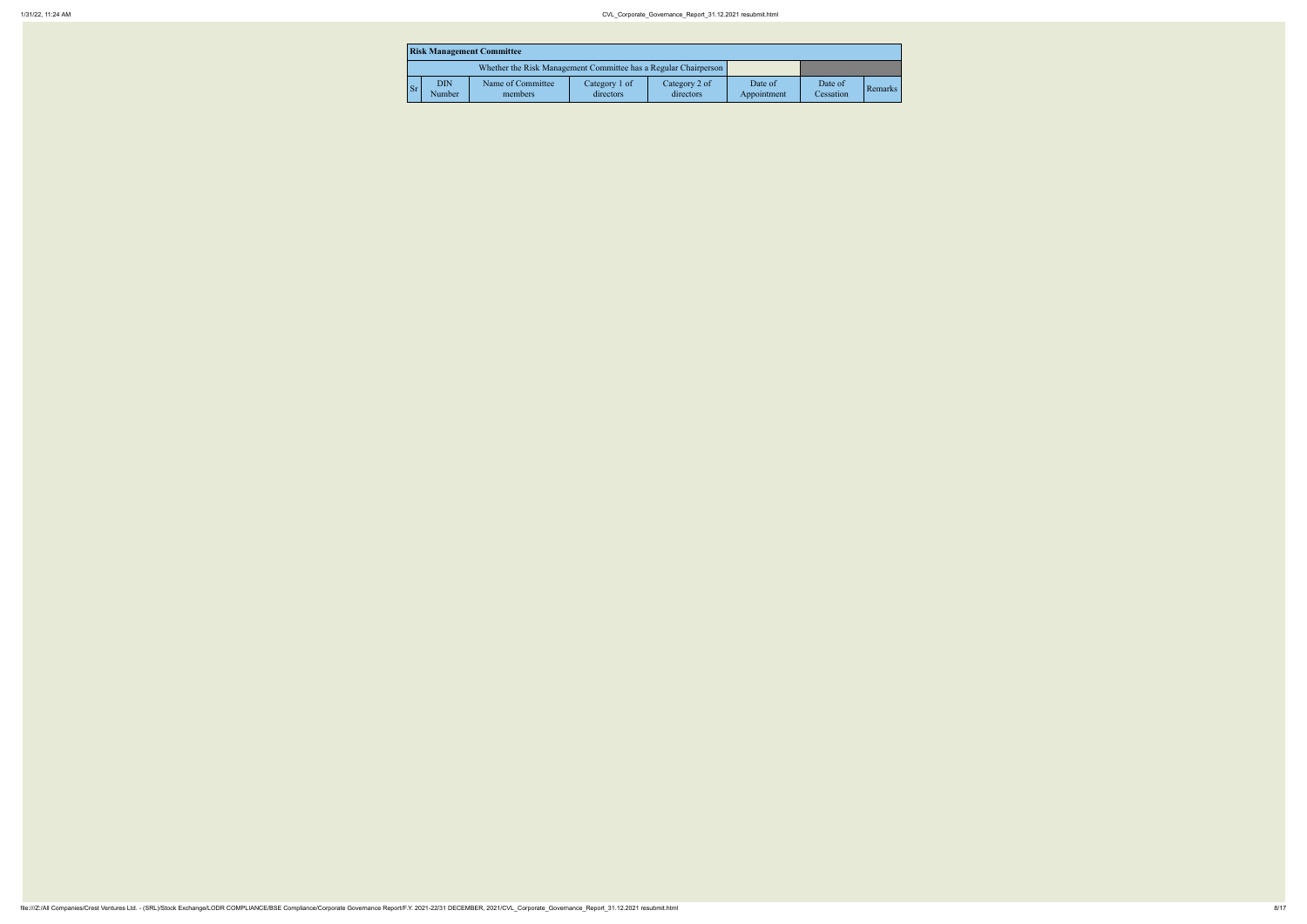| <b>Corporate Social Responsibility Committee</b> |                                                                                 |                              |                                                    |                            |                        |                      |         |  |  |  |
|--------------------------------------------------|---------------------------------------------------------------------------------|------------------------------|----------------------------------------------------|----------------------------|------------------------|----------------------|---------|--|--|--|
|                                                  | Whether the Corporate Social Responsibility Committee has a Regular Chairperson |                              |                                                    |                            |                        |                      |         |  |  |  |
| <b>Sr</b>                                        | <b>DIN</b><br>Number                                                            | Name of Committee<br>members | Category 1 of directors                            | Category 2 of<br>directors | Date of<br>Appointment | Date of<br>Cessation | Remarks |  |  |  |
|                                                  | 00009177                                                                        | Vasudeo Rajaram<br>Galkar    | Non-Executive - Independent<br>Director            | Chairperson                | 10-05-2019             |                      |         |  |  |  |
| $\overline{2}$                                   | 00897249                                                                        | Mahesh Vithal<br>Shirodkar   | Non-Executive - Non<br><b>Independent Director</b> | Member                     | $05 - 02 - 2015$       |                      |         |  |  |  |
| 3                                                |                                                                                 | 01102446 Rajeev Sharma       | Non-Executive - Independent<br><b>Director</b>     | Member                     | $08-02-2016$           |                      |         |  |  |  |
| $\overline{4}$                                   |                                                                                 | 08444706   Mohindar Kumar    | Non-Executive - Independent<br>Director            | Member                     | 14-05-2019             |                      |         |  |  |  |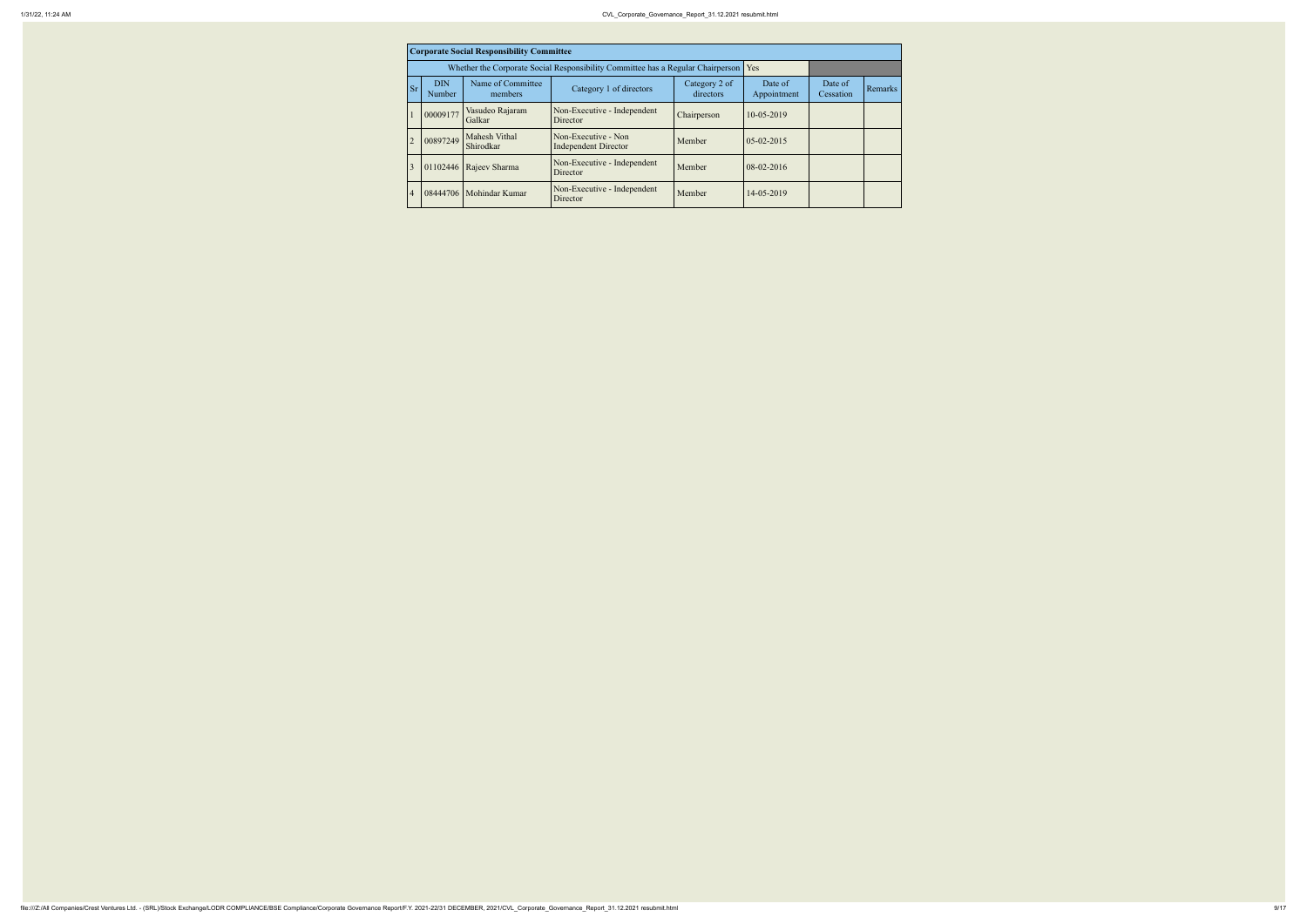| <b>Other Committee</b> |                                                                     |  |
|------------------------|---------------------------------------------------------------------|--|
|                        | Sr DIN Number Name of Committee members Name of other committee Cat |  |

| tegory 1 of directors   Category 2 of directors   Remarks |  |
|-----------------------------------------------------------|--|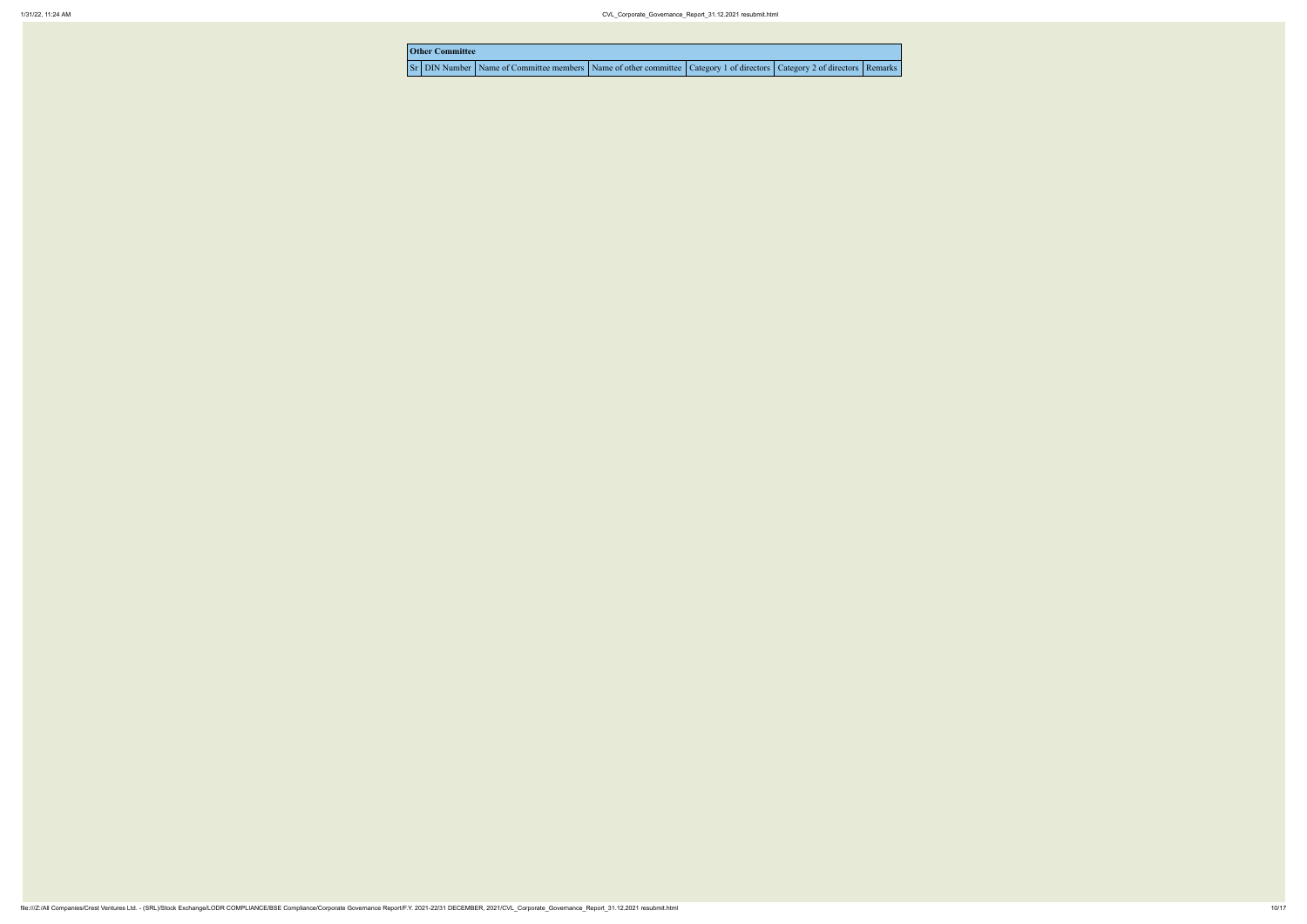|                | <b>Annexure 1</b>                                            |                                                                     |                                                                      |                                       |                                                     |                                                                                      |                                                                        |
|----------------|--------------------------------------------------------------|---------------------------------------------------------------------|----------------------------------------------------------------------|---------------------------------------|-----------------------------------------------------|--------------------------------------------------------------------------------------|------------------------------------------------------------------------|
|                | <b>Annexure 1</b>                                            |                                                                     |                                                                      |                                       |                                                     |                                                                                      |                                                                        |
|                | <b>III. Meeting of Board of Directors</b>                    |                                                                     |                                                                      |                                       |                                                     |                                                                                      |                                                                        |
|                |                                                              | Disclosure of notes on meeting of<br>board of directors explanatory |                                                                      |                                       |                                                     |                                                                                      |                                                                        |
| <b>Sr</b>      | Date(s) of<br>meeting (if any)<br>in the previous<br>quarter | Date(s) of<br>meeting (if any)<br>in the current<br>quarter         | Maximum gap<br>between any two<br>consecutive (in<br>number of days) | Notes for<br>not<br>providing<br>Date | Whether<br>requirement of<br>Quorum met<br>(Yes/No) | Number of Directors<br>present* (All directors<br>including Independent<br>Director) | No. of<br>Independent<br><b>Directors</b><br>attending the<br>meeting* |
|                | 14-08-2021                                                   |                                                                     |                                                                      |                                       | Yes                                                 |                                                                                      | 3                                                                      |
| $\overline{2}$ |                                                              | 21-10-2021                                                          | 67                                                                   |                                       | Yes                                                 | 4                                                                                    | 3                                                                      |
| 3              |                                                              | 12-11-2021                                                          | 21                                                                   |                                       | Yes                                                 |                                                                                      |                                                                        |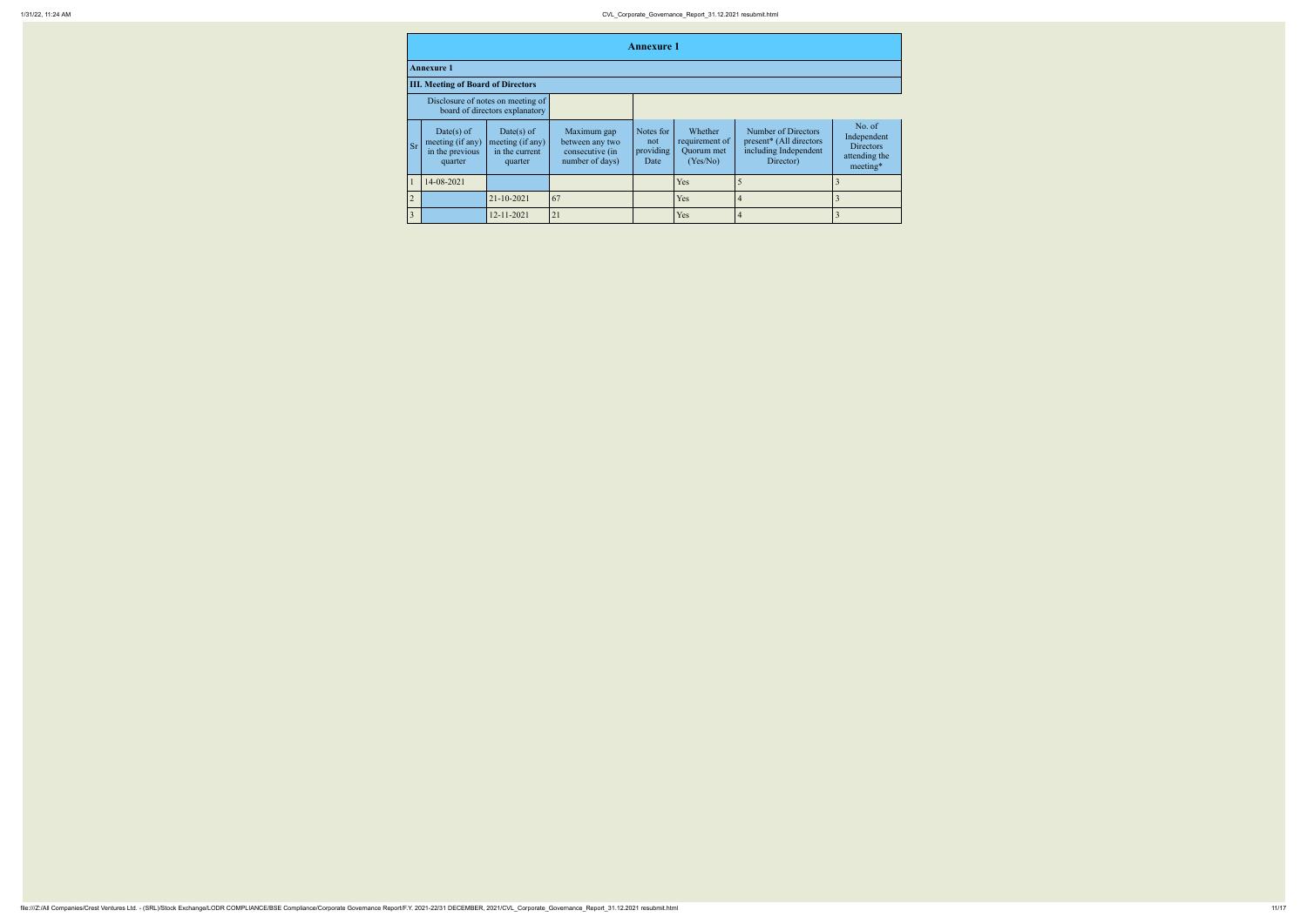|                | <b>Annexure 1</b>                                        |                                                                                                          |                                                                      |                               |                                       |                                                        |                                                                                            |                                                                           |
|----------------|----------------------------------------------------------|----------------------------------------------------------------------------------------------------------|----------------------------------------------------------------------|-------------------------------|---------------------------------------|--------------------------------------------------------|--------------------------------------------------------------------------------------------|---------------------------------------------------------------------------|
|                | <b>IV. Meeting of Committees</b>                         |                                                                                                          |                                                                      |                               |                                       |                                                        |                                                                                            |                                                                           |
|                | Disclosure of notes on meeting of committees explanatory |                                                                                                          |                                                                      |                               |                                       |                                                        |                                                                                            |                                                                           |
| <b>Sr</b>      | Name of<br>Committee                                     | Date(s) of meeting (Enter<br>dates of Previous quarter<br>and Current quarter in<br>chronological order) | Maximum gap<br>between any two<br>consecutive (in<br>number of days) | Name of<br>other<br>committee | Reson for<br>not<br>providing<br>date | Whether<br>requirement<br>of Quorum<br>met<br>(Yes/No) | Number of<br>Directors present*<br>(All directors<br>including<br>Independent<br>Director) | No. of<br>Independent<br><b>Directors</b><br>attending<br>the<br>meeting* |
| $\mathbf{1}$   | Audit<br>Committee                                       | 14-08-2021                                                                                               |                                                                      |                               |                                       | Yes                                                    | $\overline{4}$                                                                             | 3                                                                         |
| $\overline{2}$ | Audit<br>Committee                                       | 21-10-2021                                                                                               | 67                                                                   |                               |                                       | Yes                                                    | 3                                                                                          | 3                                                                         |
| $\overline{3}$ | Audit<br>Committee                                       | 12-11-2021                                                                                               | 21                                                                   |                               |                                       | Yes                                                    | $\overline{3}$                                                                             | 3                                                                         |
| $\overline{4}$ | Nomination<br>and<br>remuneration<br>committee           | 21-10-2021                                                                                               |                                                                      |                               |                                       | Yes                                                    | 3                                                                                          | 3                                                                         |
| 5              | <b>Stakeholders</b><br>Relationship<br>Committee         | 14-08-2021                                                                                               |                                                                      |                               |                                       | Yes                                                    | $\overline{3}$                                                                             | $\overline{2}$                                                            |
| $\overline{6}$ | Stakeholders<br>Relationship<br>Committee                | 12-11-2021                                                                                               |                                                                      |                               |                                       | Yes                                                    | 3                                                                                          | $\overline{2}$                                                            |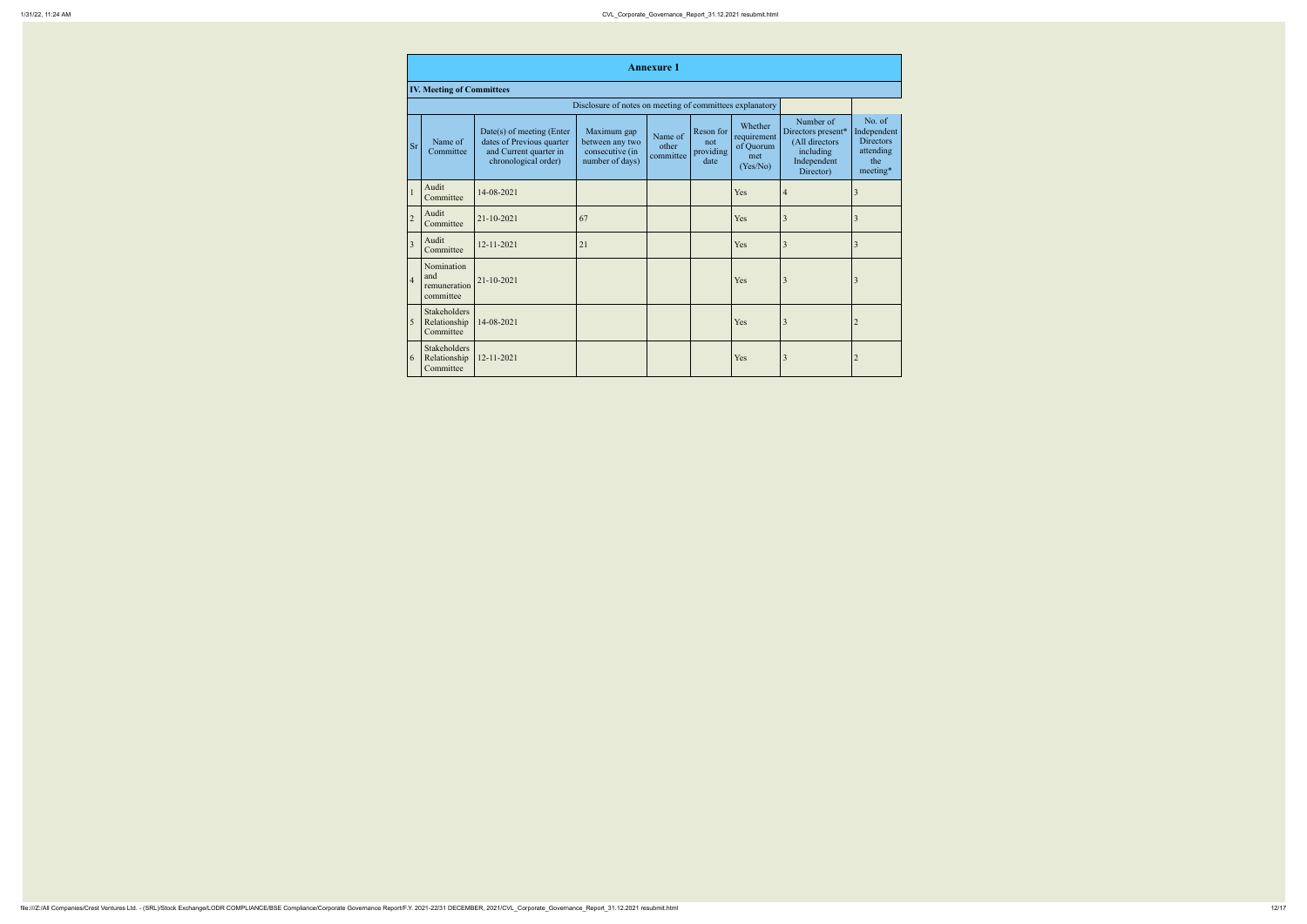|                | <b>Annexure 1</b>                                                                                         |                                  |                                                                    |  |  |
|----------------|-----------------------------------------------------------------------------------------------------------|----------------------------------|--------------------------------------------------------------------|--|--|
|                | <b>V. Related Party Transactions</b>                                                                      |                                  |                                                                    |  |  |
| <b>Sr</b>      | Subject                                                                                                   | Compliance status<br>(Yes/No/NA) | If status is "No" details of non-<br>compliance may be given here. |  |  |
|                | Whether prior approval of audit committee obtained                                                        | Yes                              |                                                                    |  |  |
| $\overline{2}$ | Whether shareholder approval obtained for material RPT                                                    | <b>Yes</b>                       |                                                                    |  |  |
|                | Whether details of RPT entered into pursuant to omnibus approval<br>have been reviewed by Audit Committee | Yes                              |                                                                    |  |  |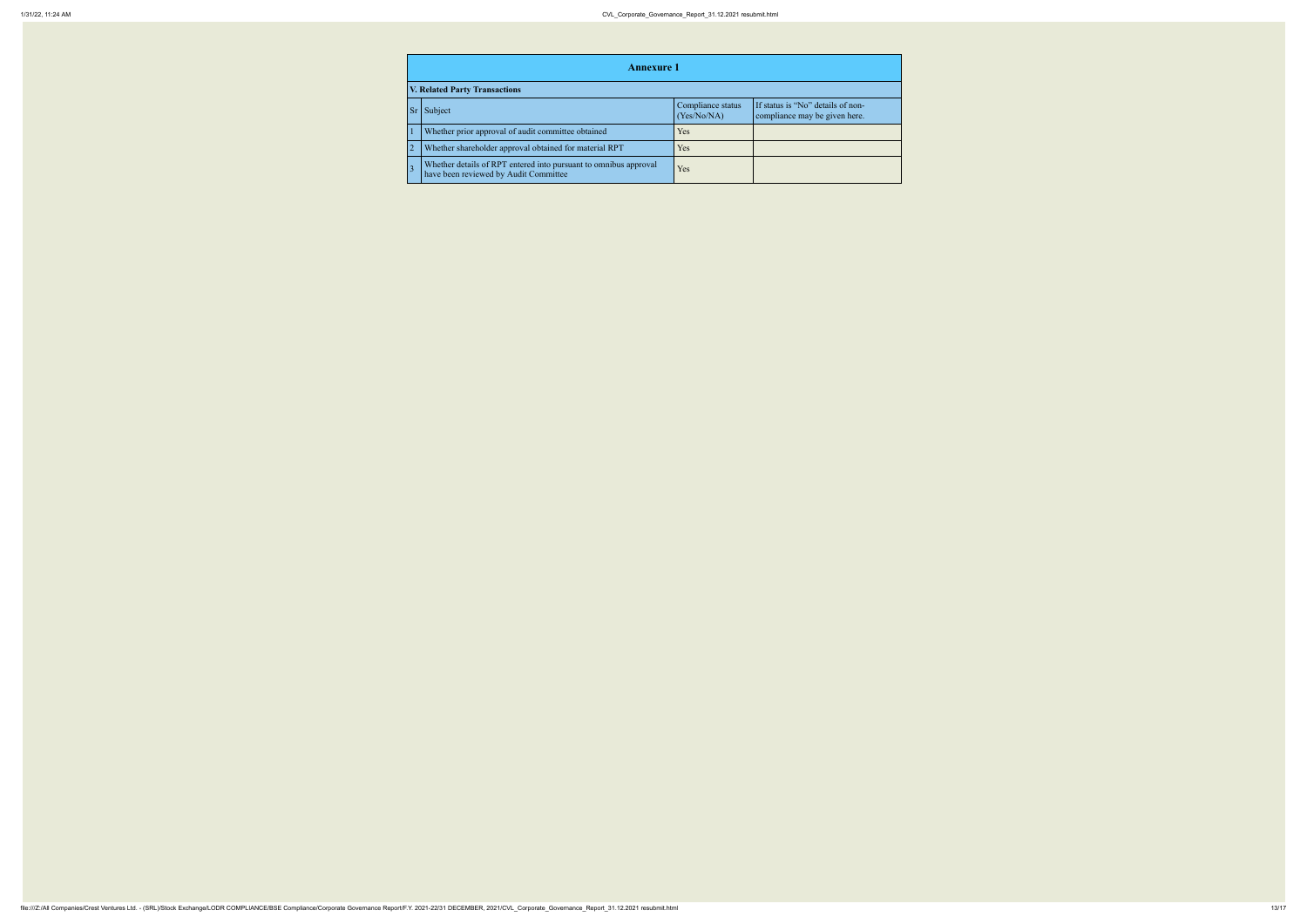|                | <b>Annexure 1</b>                                                                                                                                                                                               |                         |  |  |  |  |
|----------------|-----------------------------------------------------------------------------------------------------------------------------------------------------------------------------------------------------------------|-------------------------|--|--|--|--|
|                | <b>VI. Affirmations</b>                                                                                                                                                                                         |                         |  |  |  |  |
| <b>Sr</b>      | Subject                                                                                                                                                                                                         | Co <sub>1</sub><br>stat |  |  |  |  |
|                | The composition of Board of Directors is in terms of SEBI (Listing obligations and disclosure requirements)<br>Regulations, 2015                                                                                | Yes                     |  |  |  |  |
| $\overline{2}$ | The composition of the following committees is in terms of SEBI(Listing obligations and disclosure requirements)<br>Regulations, 2015 a. Audit Committee                                                        | Yes                     |  |  |  |  |
| $\overline{3}$ | The composition of the following committees is in terms of SEBI(Listing obligations and disclosure requirements)<br>Regulations, 2015. b. Nomination & remuneration committee                                   | Yes                     |  |  |  |  |
| $\overline{4}$ | The composition of the following committees is in terms of SEBI(Listing obligations and disclosure requirements)<br>Regulations, 2015. c. Stakeholders relationship committee                                   | Yes                     |  |  |  |  |
| 5              | The composition of the following committees is in terms of SEBI(Listing obligations and disclosure requirements)<br>Regulations, 2015. d. Risk management committee (applicable to the top 500 listed entities) | <b>NA</b>               |  |  |  |  |
| 6              | The committee members have been made aware of their powers, role and responsibilities as specified in SEBI<br>(Listing obligations and disclosure requirements) Regulations, 2015.                              | Yes                     |  |  |  |  |
| $\overline{7}$ | The meetings of the board of directors and the above committees have been conducted in the manner as specified in<br>SEBI (Listing obligations and disclosure requirements) Regulations, 2015.                  | Yes                     |  |  |  |  |
| 8              | This report and/or the report submitted in the previous quarter has been placed before Board of Directors.                                                                                                      | Yes                     |  |  |  |  |

|                                                         | Compliance<br>status (Yes/No) |
|---------------------------------------------------------|-------------------------------|
| s and disclosure requirements)                          | Yes                           |
| gations and disclosure requirements)                    | Yes                           |
| gations and disclosure requirements)                    | Yes                           |
| gations and disclosure requirements)                    | Yes                           |
| gations and disclosure requirements)<br>isted entities) | NA                            |
| onsibilities as specified in SEBI                       | Yes                           |
| inducted in the manner as specified in                  | Yes                           |
| before Board of Directors.                              | Yes                           |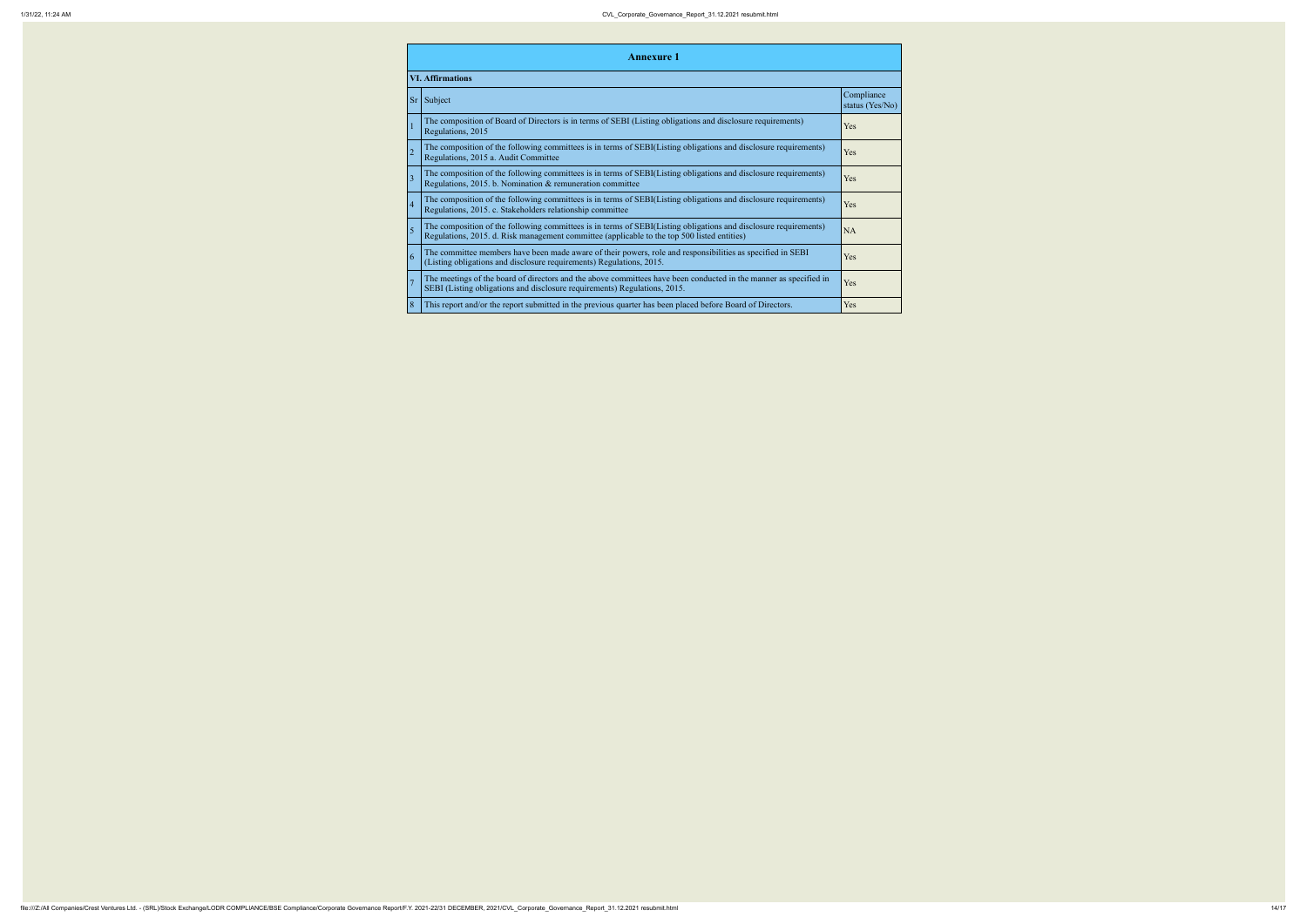|                                   | <b>Annexure 1</b> |                                          |  |
|-----------------------------------|-------------------|------------------------------------------|--|
| <b>Sr</b>                         | Subject           | Compliance status                        |  |
| Name of signatory<br>Namita Bapna |                   |                                          |  |
|                                   | Designation       | Company Secretary and Compliance Officer |  |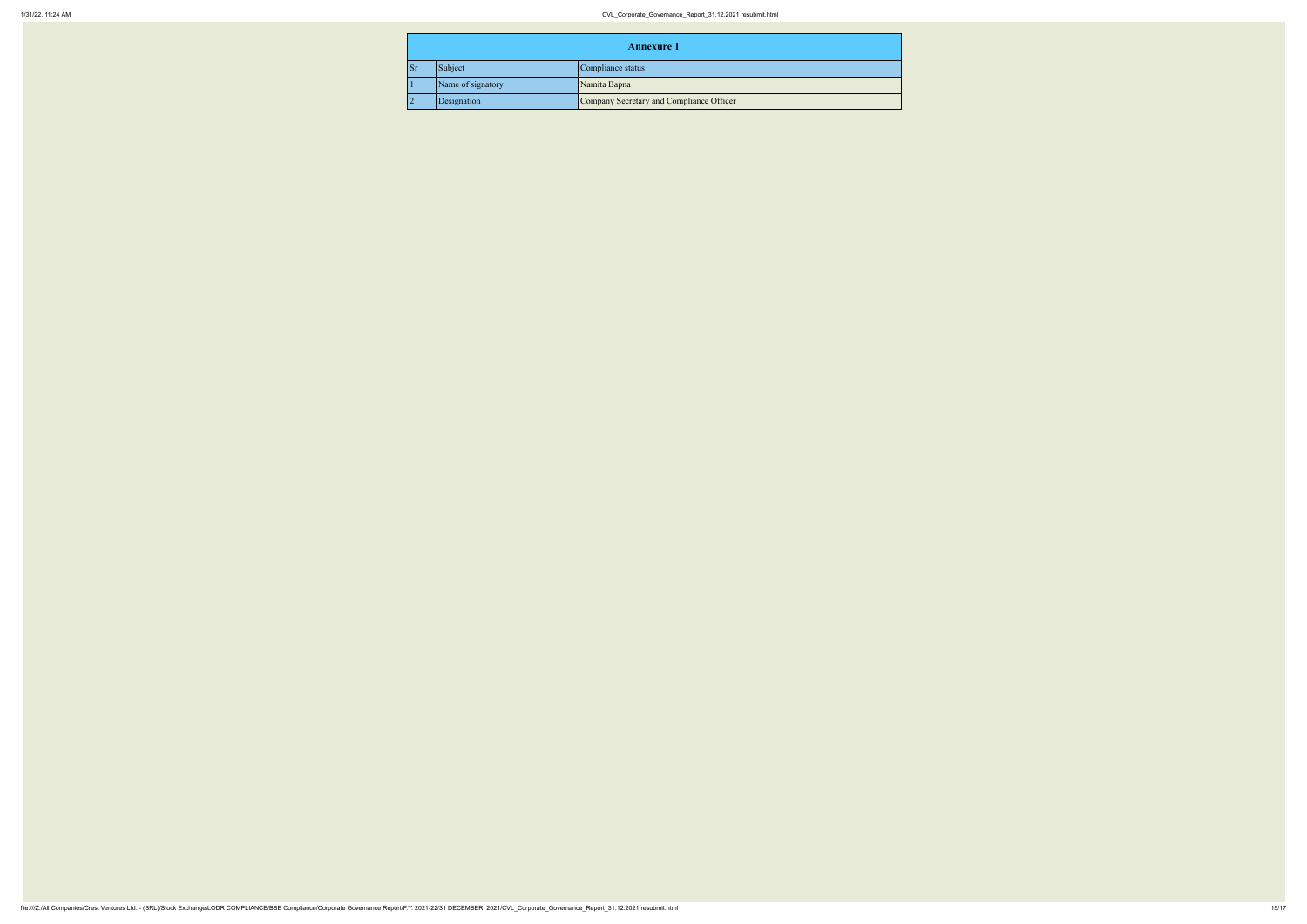| <b>Signatory Details</b> |                                          |  |
|--------------------------|------------------------------------------|--|
| Name of signatory        | Namita Bapna                             |  |
| Designation of person    | Company Secretary and Compliance Officer |  |
| Place                    | Mumbai                                   |  |
| $\vert$ Date             | $11 - 01 - 2022$                         |  |